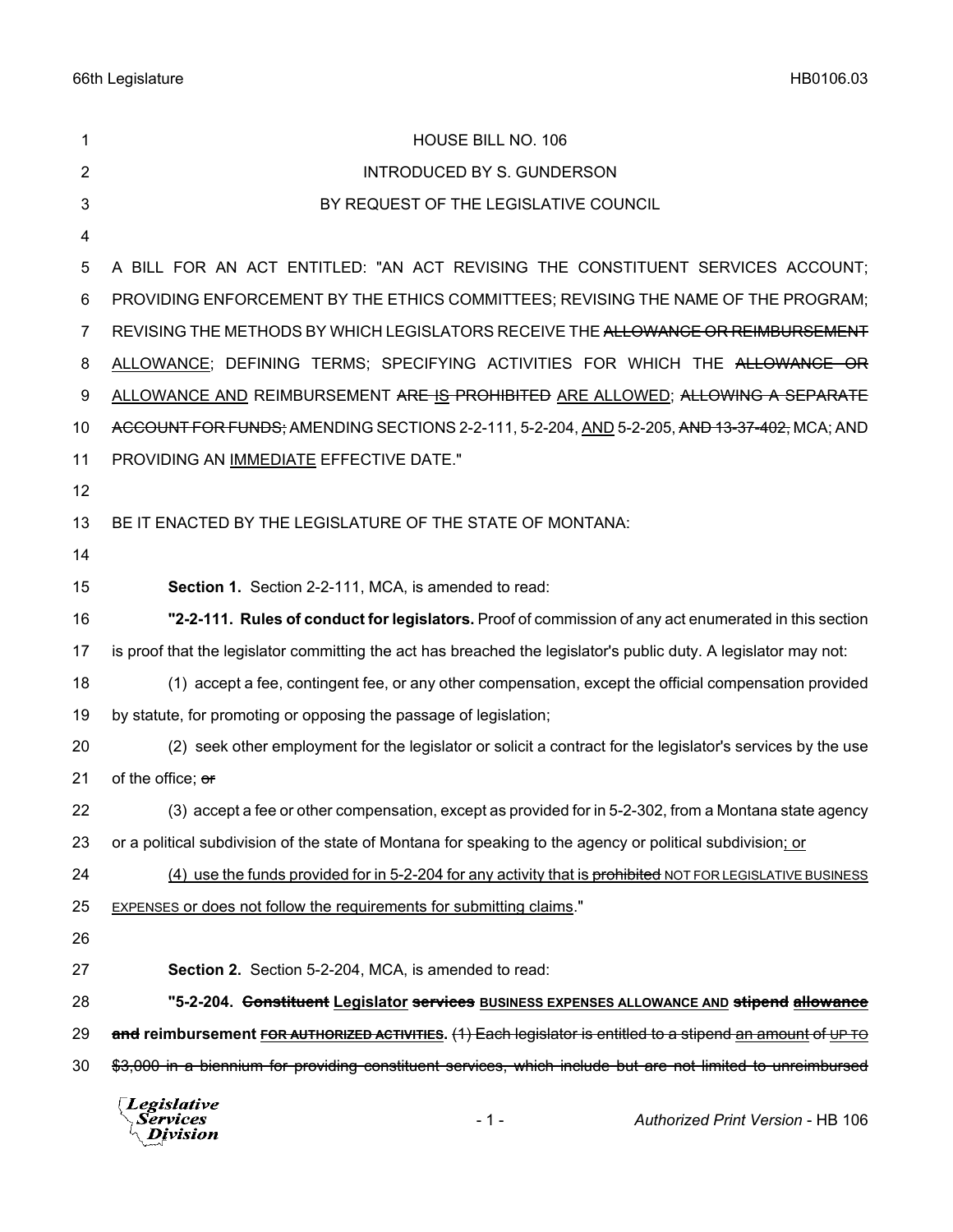| 1  | expenses for mileage, per diem, or lodging as well as communication and information technology, such as                   |
|----|---------------------------------------------------------------------------------------------------------------------------|
| 2  | expenses for telecommunications or internet, computer hardware and software, postage, and education-related               |
| 3  | expenses to represent constituents authorized activities related to serving in the legislature. The amount may be         |
| 4  | used as follows FOR THE FOLLOWING OTHERWISE UNREIMBURSED ITEMS:                                                           |
| 5  | \$2,500 will be made available for a legislator to use for the following nontaxable, otherwise<br><del>(a)</del>          |
| 6  | unreimbursed items:                                                                                                       |
| 7  | $(i)$ (A) mileage and lodging at rates provided for in 2-18-501 and 2-18-503 for authorized activities;                   |
| 8  | (ii)(B) meals at rates provided for in 2-18-501 and 2-18-502 when a legislator is in a travel status for                  |
| 9  | <u>authorized activities that require an overnight stay; and;</u>                                                         |
| 10 | <del>(iii)(c) education-related expenses related to attending meetings for interstate and intrastate organizations</del>  |
| 11 | that provide opportunities for legislators to participate in in-state or out-of-state policy and civic educational        |
| 12 | <u>activities. Education-related expenses under this subsection (1)(a)(iii) (1)(c) include transportation, meals, and</u> |
| 13 | lodging at rates provided for in this subsection (1)(a) (1) and for registration costs.                                   |
| 14 | (b) up to \$500 reimbursement to be used for taxable, otherwise unreimbursed                                              |
| 15 | <del>(D) communication and information technology expenses, including internet charges, computer hardware</del>           |
| 16 | and software, and postage for authorized activities or for items allowed under subsection (1)(a) that are                 |
| 17 | determined to be subject to income tax withholding. (1)(A) EXCEPT AS PROVIDED IN SUBSECTIONS (1)(B) AND (1)(C),           |
| 18 | EACH LEGISLATOR IS ENTITLED TO A GROSS AMOUNT OF \$4,620 IN A BIENNIUM FOR LEGISLATIVE BUSINESS EXPENSES.                 |
| 19 | THE LEGISLATIVE SERVICES DIVISION SHALL WITHHOLD APPLICABLE STATE AND FEDERAL TAXES FROM THE AMOUNT AS                    |
| 20 | PROVIDED BY LAW.                                                                                                          |
| 21 | (B) EXCEPT AS PROVIDED IN SUBSECTION (1)(C), A LEGISLATOR APPOINTED TO FILL A VACANCY DURING A TERM                       |
| 22 | IS ENTITLED TO THE AMOUNT IN SUBSECTION (1) PRORATED OVER THE 24-MONTH TERM.                                              |
| 23 | (C) THE LEGISLATIVE SERVICES DIVISION SHALL PROVIDE EACH LEGISLATOR WITH A REASONABLE OPPORTUNITY                         |
| 24 | TO DECLINE THE ALLOWANCE FOR LEGISLATIVE BUSINESS EXPENSES BEFORE IT IS PAID TO THE LEGISLATOR. A LEGISLATOR              |
| 25 | MAY DECLINE THE ALLOWANCE BEFORE IT IS PAID.                                                                              |
| 26 | (D) A LEGISLATOR RECEIVING FUNDS UNDER THIS SUBSECTION (1) IS RESPONSIBLE FOR:                                            |
| 27 | (I) KEEPING SUFFICIENTLY DETAILED RECORDS CONCERNING HOW THE FUNDS ARE SPENT; AND                                         |
| 28 | (II) MAINTAINING THE RECORDS PURSUANT TO THE APPLICABLE DOCUMENT RETENTION SCHEDULE.                                      |
| 29 | (2) (A) Subject to subsections $(4)$ and $(5)$ (2)(c) AND (2)(D), legislators are allowed reimbursement of up             |
| 30 | to the amount provided for in subsection $(3)(8)(8)$ in a biennium for otherwise unreimbursed expenses related            |
|    | <i>Legislative</i>                                                                                                        |

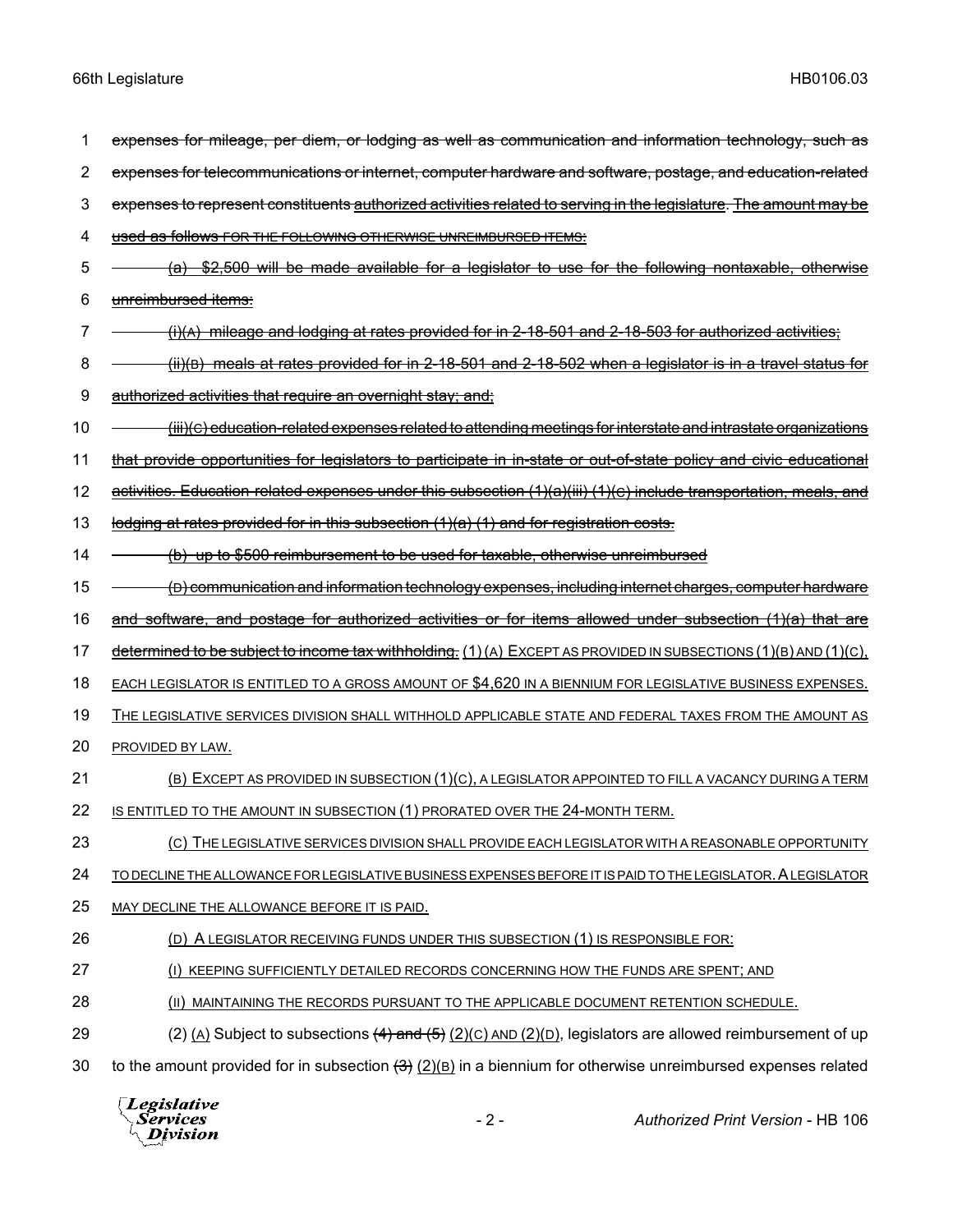1 to the legislator's expenses for mileage, meals, or lodging at rates provided for in 2-18-501 through 2-18-503 2 incurred for providing constituent services authorized activities LEGISLATIVE BUSINESS or for items allowed under 3 subsection  $(1)(a)$  that are determined to be subject to income tax withholding. 4  $\left(\frac{3}{8}\right)$  The amount authorized under THIS subsection (2) is:  $\frac{1}{2}$  (a)(I) \$1,000 if the legislator's district is at least 100 square miles but less than 1,000 square miles; 6  $(b)$ (II) \$2,000 if the legislator's district is at least 1,000 square miles but less than 5,000 square miles; 7  $\left(\frac{e}{10}\right)$  \$3,000 if the legislator's district is at least 5,000 square miles but less than 7,500 square miles; 8 or 9  $(d)(V)$  \$4,000 if the legislator's district is 7,500 square miles or more. 10  $(4)$  (a) For expenses authorized under subsection (1)(a), a claim must be submitted to the legislative 11 services division within 60 days of incurring the expense or the amount of time provided by federal law, whichever 12 is less. If a complete claim and any relevant receipts are not received for an expenditure under subsection  $(1)(a)$ 13 within the allowed time frame, income taxes will be withheld at the appropriate rate for the amount of the expense, 14 and the amount of the withholding will be deducted from any amounts available in subsections (1)(b) or (2). 15  $(b)(4)(c)$  For expenses authorized under subsection subsections (1)(b) and (2) THIS SECTION SUBSECTION 16 (2), a legislator shall apply for reimbursement to the legislative services division by submitting written 17 documentation that satisfies applicable requirements of Title 2, chapter 18, part 5. A submission for 18 reimbursement under this section is an assertion by a legislator that each reimbursement request listed on the 19 submission complies with the provisions of this section. Any item for which reimbursement is sought may be 20 subject to income tax withholding. 21  $(5)(D)$  Legislators may not be reimbursed for expenses paid from a constituent services account provided 22 for in 13-37-402. 23  $-$  (6) An expenditure from the amount in subsection (1)(a) requires submission of a receipt and 24 recordkeeping. If a legislator resigns during a legislator's term, any amount unexpended must remain with the 25 legislative services division. A legislator appointed to fill a vacancy during a term may receive an amount prorated 26 over the 24-month term. 27 (7) (a) Except as provided in subsection (7)(b), "authorized activities" include (3) "LEGISLATIVE BUSINESS" 28 INCLUDES activities and services related to the role of a legislator and for serving constituents, including 29 participation as a legislator in community, educational, and legislative activities and communications with 30 constituents and other legislators.

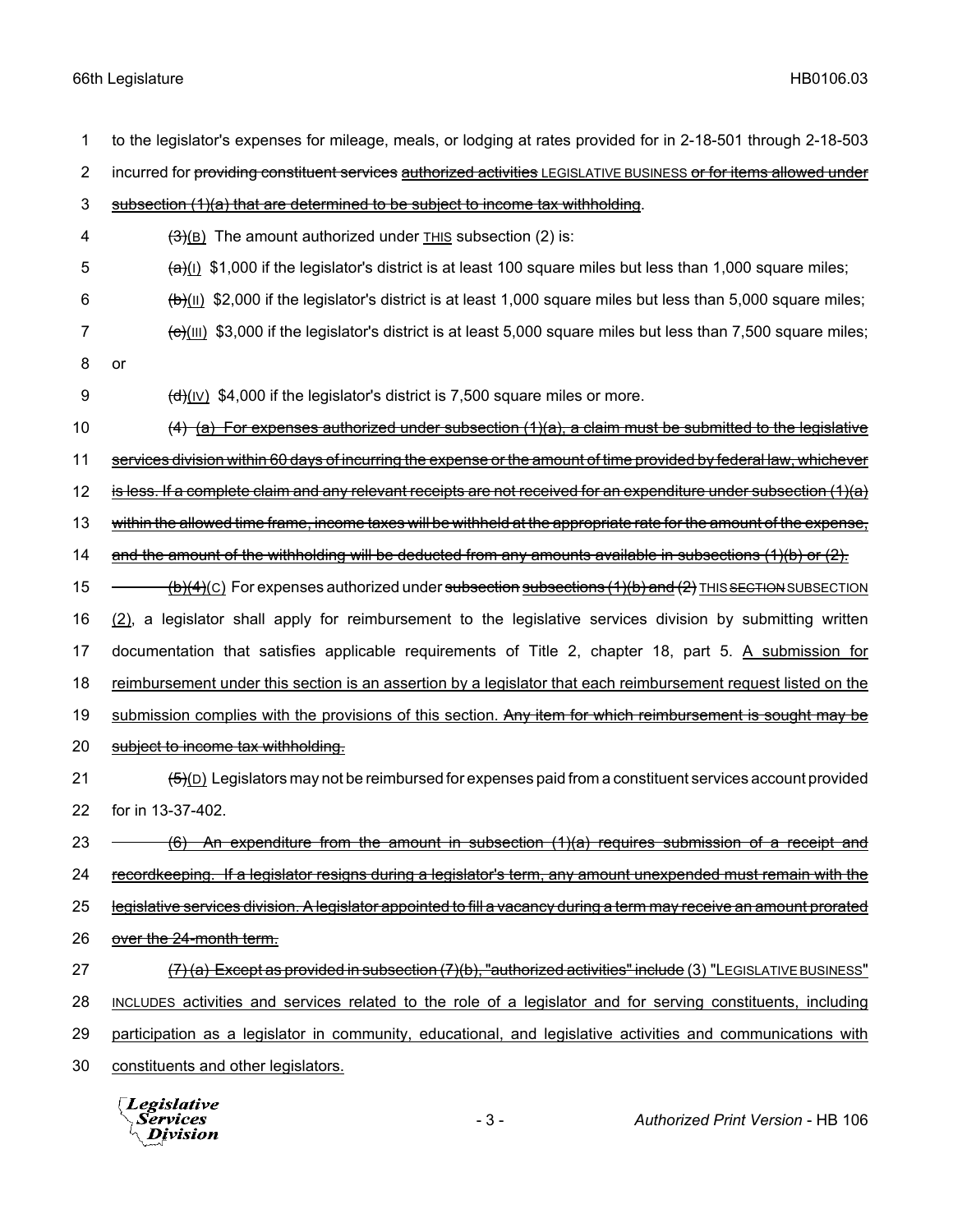| 1  | (b) The following activities are prohibited:                                                                                             |
|----|------------------------------------------------------------------------------------------------------------------------------------------|
| 2  | (i) expenses related to election communications or electioneering communications, as those terms are                                     |
| 3  | defined in 13-1-101;                                                                                                                     |
| 4  | <del>(ii) contributions, expenditures, or other expenses related to participation in a political committee, as the</del>                 |
| 5  | terms "contribution", "expenditure", and "political committee" are defined in 13-1-101;                                                  |
| 6  | <u>(iii) costs for all or any portion of an event, meeting, fundraiser, or gathering at which contributions, as</u>                      |
| 7  | defined in 13-1-101, will be solicited or received by any person, and any direct or indirect travel, lodging, meals,                     |
| 8  | entertainment, or other expenses related to the sponsorship of, attendance at, or participation in an event,                             |
| 9  | meeting, fundraiser, or gathering at which contributions will be solicited or received by any person, and any direct                     |
| 10 | <del>or indirect expenditure to support or oppose a candidate or ballot issue;</del>                                                     |
| 11 | (iv) costs for the participation in a political caucus or events organized by a particular political caucus;                             |
| 12 | $(v)$ costs for membership or related to membership in an organization that has a purpose to advocate                                    |
| 13 | for or against particular issues. This does not prohibit expenses related to membership organizations of which                           |
| 14 | the legislature or a legislator is a member in an interstate or intrastate organization for legislators. Furthermore,                    |
| 15 | this does not prohibit a legislator from using funds to attend educational events organized by a membership                              |
| 16 | organization other than a political caucus and from speaking to membership organizations in the legislator's                             |
| 17 | capacity solely as a legislator; and                                                                                                     |
| 18 | <u>(vi) entertainment.</u>                                                                                                               |
| 19 | $\left(\frac{\theta}{\theta}\right)$ Any violation of this section is subject to the provisions in 2-2-135 and is subject to enforcement |
| 20 | by the ethics committee in the appropriate chamber."                                                                                     |
| 21 |                                                                                                                                          |
| 22 | <b>Section 3.</b> Section 5-2-205, MCA, is amended to read:                                                                              |
| 23 | "5-2-205. Authority for standing committees to meet during interim. (1) Except as provided in                                            |
| 24 | 5-2-202 and subsection subsections (2) and (3) of this section, a standing committee of the legislature, as                              |
| 25 | provided for in legislative rules, may not meet during the interim between regular legislative sessions.                                 |
| 26 | (2) Upon approval of the president of the senate or the speaker of the house of representatives, a                                       |
| 27 | standing committee may meet before a special session, as provided in 5-3-101, or during a special session.                               |
| 28 | (3) The ethics committee provided for in 2-2-135 may meet at any time during the session or the interim                                  |
| 29 | to enforce the rules of conduct or legislative rule."                                                                                    |
| 30 |                                                                                                                                          |
|    |                                                                                                                                          |

*Legislative*<br>Services<br>*Division*